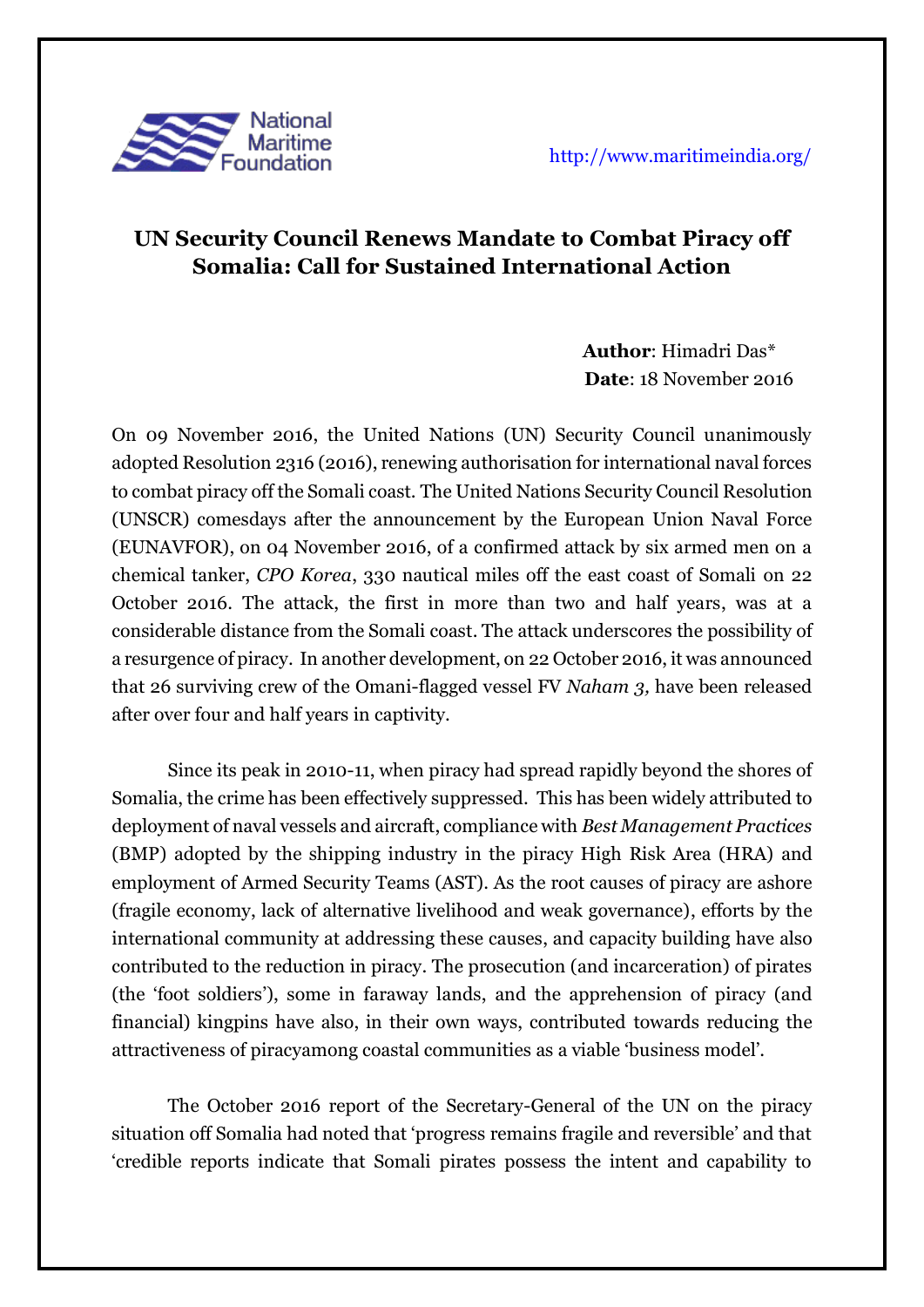resume attacks against large commercial ships, should the opportunity present itself'. Further, the report had also highlighted that the 'drivers which triggered piracy remain unchanged since 2005'.

The UN Security Council, acting under Chapter VII of the UN Charter, *inter alia* renewed the call upon member States and regional organisations to take part in the fight against piracy by deploying naval vessels, arms and military aircraft. The UNSCR also renewed authorisations, set forth earlier in 2015, to States and regional organisations cooperating with Somali authorities.

Amongst the deployed naval task forces, which include EUNAVFOR (Operation *Atalanta),* the Combined Maritime Forces and the NATO (Operation *Ocean Shield)*, the termination of Operation *Ocean Shield* in December 2016 has already been announced earlier, and the existing mandate of Operation *Atalanta*, unless renewed, expires in December 2016.UN member States which have independently deployed naval ships and aircraft in the region in support of the international anti-piracy efforts include: China, India, Iran, Japan, South Korea and Russia.

The UNSCR noted with appreciation the efforts of the International Maritime Organisation (IMO) and the shipping industry in the development of BMP, and also urged States, in collaboration with the shipping and insurance industries, and the IMO, to continue working towards developing best practices. The BMP, promulgated by the shipping industry, which also demarcated the piracy High Risk Area (HRA), recommends measures for self–protection of merchant vessels including reporting procedures to facilitate coordinated naval response. Self-protection essentially involves high speeds and evasive measures by merchant vessels and 'hardening' of ships using both active and passive defensive measures.

Steaming at speeds greater than economical speed, higher insurance premiums in the piracy HRA, additional expenditure for hardening (and security teams), all come with an economic cost to the shipping industry. This additional cost is however passed on to the end-consumers. A larger-than-necessary HRA, therefore, is not in the interest of global trade, and particularly developing countries. Reports suggest thatwith the decline in piracy (and revision of piracy HRA), BMP compliance is also on the decline, ostensiblyto save costs.

Notwithstanding its continuing relevance, the BMP has firstly, in some ways, undermined the role of piracy reporting centres of coastal States within the HRA; and

2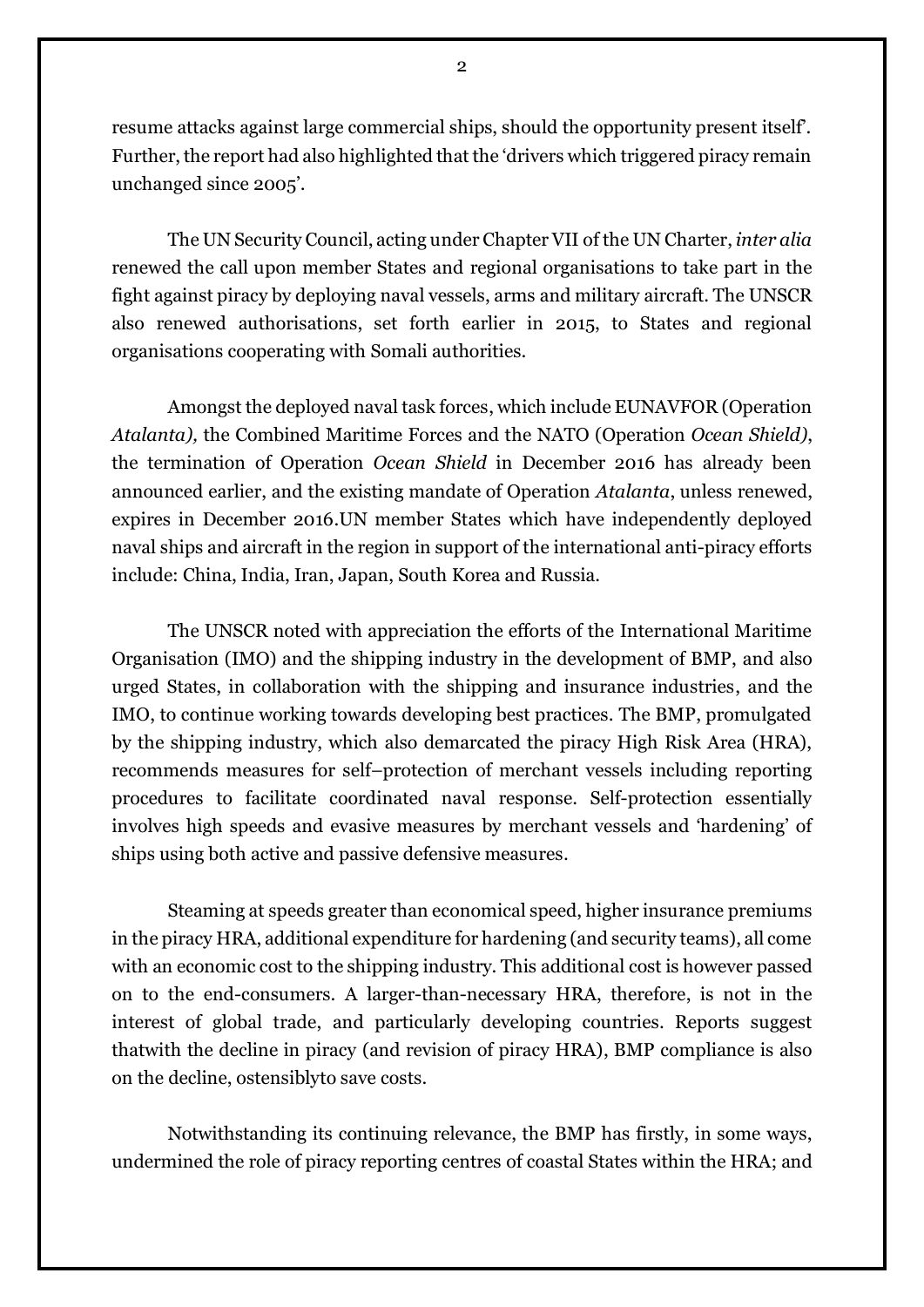secondly, perpetuated, without transparency, additional costs to the shipping industry (and end consumers). Therefore, based on the experience gained, the primacy of piracy reporting centres of coastal States needs to be reinstated, and a calibrated response based on cooperative consensus, as suggested by the UNSCR, needs to be evolved for establishing/ revising HRA. Considering the economic and security ramifications, the piracy HRAwhich was revised in 2015 after much controversy, on the request of affected coastal States, needs to be reviewed at regular intervals (and progressively reduced). Perhaps, the IMO, a UN body, needs to more actively engage itself in the process of such delimitation.

The UNSCR also urges States to regulate activities of Privately Contracted Armed Security Personnel (PCASP) with applicable international law. Likewise, the Contact Group on Piracy off the Coast off Somalia (CGPCS), at its 19th plenary meeting in June 2016, noted the challenges posed by floating armouries and decided to refer the issue to the IMO for further discussion. Earlier in April 2016, in a noteworthy development, the Security Association of the Maritime Industry (SAMI), an industry body of the private maritime industry, went into liquidationdue to a fall in membership. The industry, therefore, is currently without an umbrella body for selfregulation, and fragmented. This is not a good portent for the future of the industry (and maritime security). The weaponisation of the maritime domain by private players, although driven by necessity, unless regulated, remains a potential risk as well.

Post the revision of the piracy HRA in 2015, in effect, of the three pillars of the international anti-piracy efforts, two pillars, the BMP and Armed Security appear to be weakening in view of economic considerations, and understandably so. In the foreseeable future, in the absence of any credible 'local' security arrangement in the Horn of Africa/ Gulf of Aden and the geo-economic/ geo-strategic relevance of the region, the onus of ensuring freedom of the seas in that region will continue to rest upon the international naval forces. Consequently, despite the scheduled exit of NATO, these forces are likely to remain deployed, with possibly marginal reduction in overall force levels.

Reports of hijacking of Iranian dhows, illegal fishing in Somali waters, seizures of arms, ammunition and drugs, andcharcoal smuggling are indicative of continuing maritime threats in the region. The reported missile attacks on a UAE-operated ship and on US naval warships in October 2016, by Yemini rebels, also highlight the enhanced threats to maritime security from non-state actors.

3